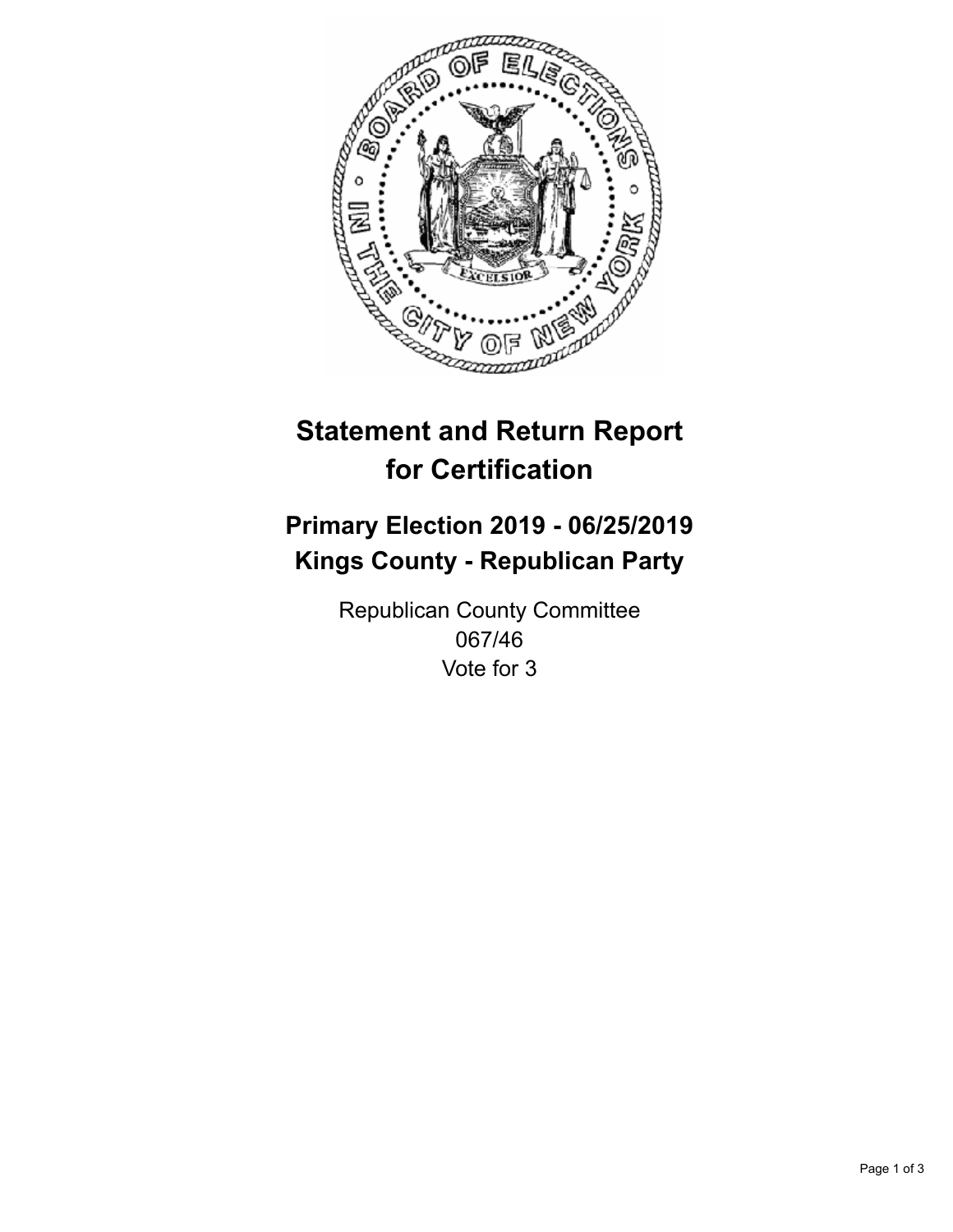

## **Assembly District 46**

| <b>PUBLIC COUNTER</b>                                    | 26 |
|----------------------------------------------------------|----|
| <b>MANUALLY COUNTED EMERGENCY</b>                        | 0  |
| ABSENTEE / MILITARY                                      | 0  |
| AFFIDAVIT                                                | 0  |
| <b>Total Ballots</b>                                     | 26 |
| Less - Inapplicable Federal/Special Presidential Ballots | 0  |
| <b>Total Applicable Ballots</b>                          | 26 |
| LORENZO LUGARA                                           | 10 |
| SAVERIA LUGARA                                           | 7  |
| ANGELO BRUNO                                             | 19 |
| KATHLEEN MARSALA-CERVASIO                                | 12 |
| DOMENIC CASTORE                                          | 17 |
| <b>Total Votes</b>                                       | 65 |
| Unrecorded                                               | 13 |